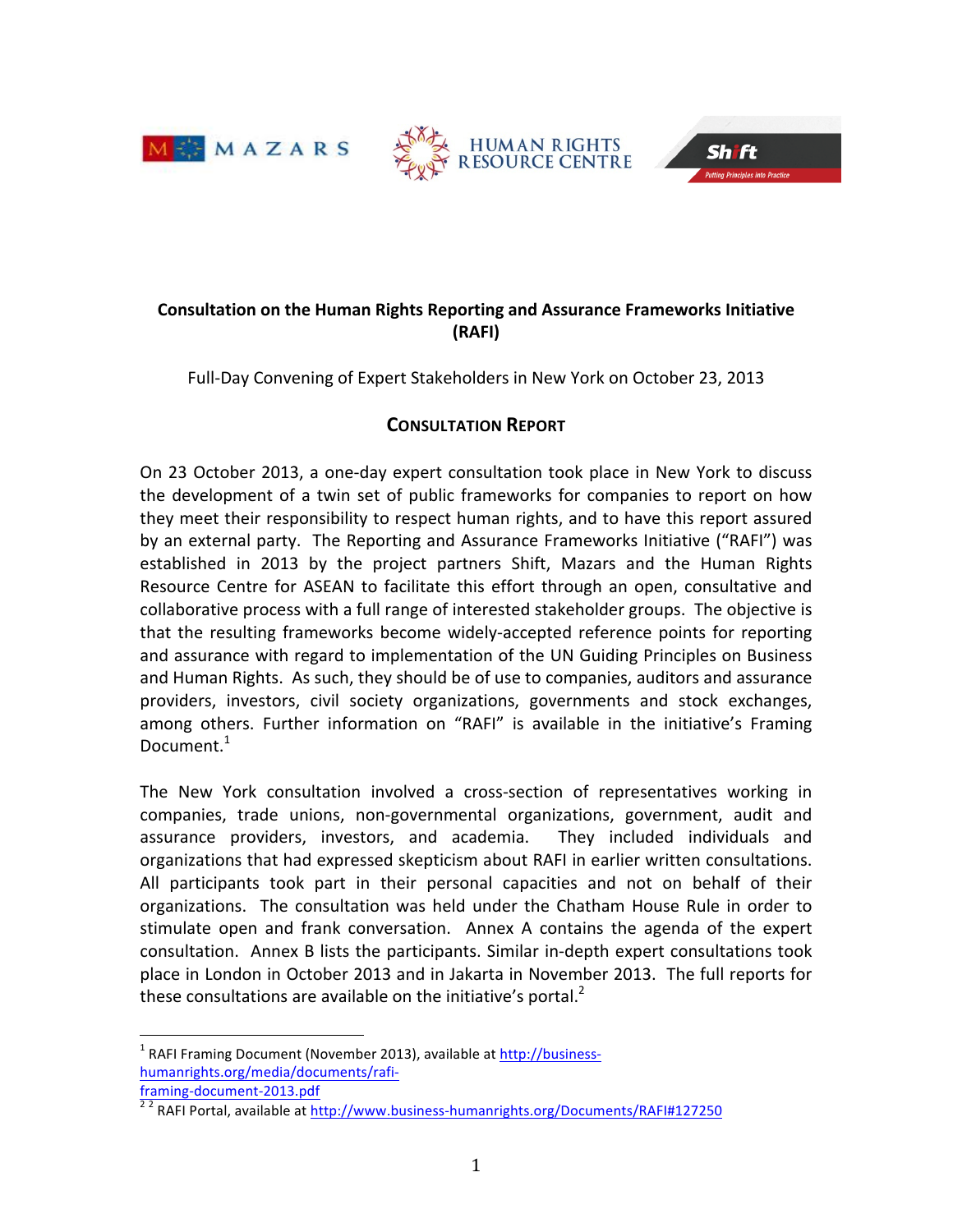Recognizing the growth in non-financial reporting over the past decade, the aim of the consultation was to obtain views, through a dynamic conversation among a range of expert stakeholders, regarding the appropriate foundations for establishing reporting and assurance frameworks in the area of business and human rights.

The consultation was divided into six sessions. An introductory session to hear from stakeholders the opportunities and challenges they see for the project was followed by four substantive sessions to discuss (a) the project's general proposition to develop the frameworks, its context and its potential to add value; (b) the question of materiality in the context of human rights reporting; (c) the balance to be struck between reporting on processes and reporting on outcomes or "actual impacts"; and (d) the question of assurance of these reports, lessons from other forms of assurance and issues of competence to provide assurance in the human rights arena. The final session provided an opportunity to revisit additional issues that had arisen during discussions but warranted further attention.

### **Identifying Opportunities and Challenges**

In the opening session, participants were invited to share their initial perspectives on the key opportunities and challenges for RAFI. It was recognized that some opportunities also contained potential challenges, and challenges may also reflect opportunities. 

### **OPPORTUNITIES**

**1.** Drive convergence and strengthen existing initiatives: the lack of clarity as to what good human rights reporting looks like was underlined, along with the need for a common reporting framework that could reinforce convergence around the UN Guiding Principles (UNGPs). Various participants saw particular strengths in building a framework around the UNGPs, and suggested that they provide a solid and unique foundation for such an initiative.

**2. Improve the quality of human rights reporting:** current reporting regimes typically focus on compliance results. While compliance and quantitative reporting are relevant, this sole focus was seen to have limited the opportunity for reporting initiatives to drive improved performance.

**3.** Create a consistent, clear and comparable format for companies to report their **human rights performance:** this was seen as important to enable shareholders and other stakeholders to drive their own discussions with companies in ways that could contribute to improved performance.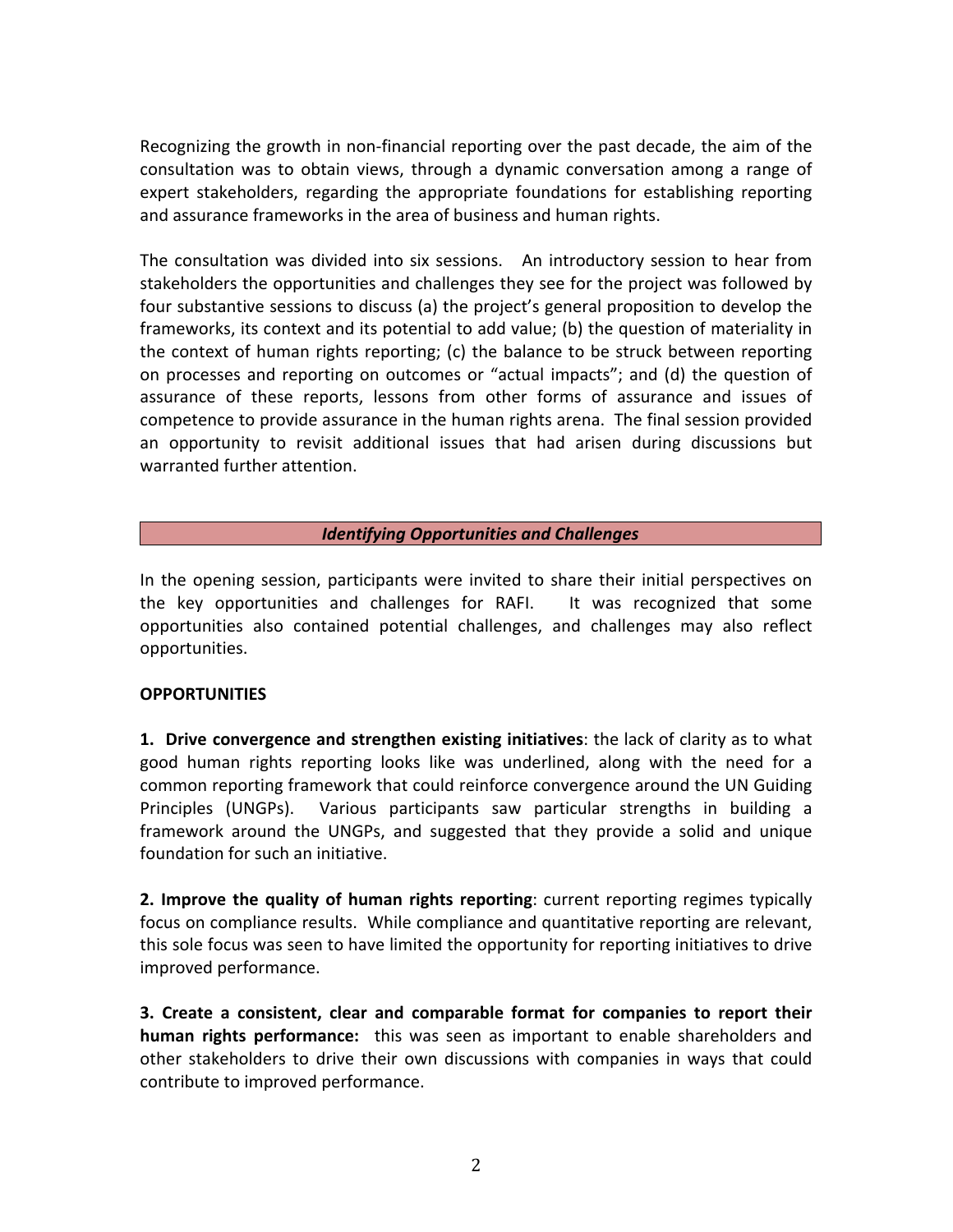**4. Improve corporations' internal processes for managing human rights risks and impacts:** recognizing that many companies are in the early stages of determining how to align their policies, programs, and processes with the UNGPs, a reporting framework could help them evaluate their progress by focusing them on some key questions to which they should have robust answers, including in relation to human rights due diligence. 

**5. Be relevant for all stakeholders**: RAFI can focus attention on incorporating the perspectives of affected stakeholders, and recognizing affected stakeholders as possible users of publicly reported information. At the same time, RAFI can be useful to investors, who currently lack means for effectively comparing companies' alignment with the UNGPs.

**6.** Learn from the weaknesses of current frameworks in related areas, and build on **their strengths:** clear opportunities were identified to re-envision good reporting and assurance by learning from the best of what works, rather than just replicating weaknesses in current approaches.

**7. Engage governments:** The absence of government from the development of many reporting processes and from discussions on how they are implemented was both underlined and seen as an opportunity for RAFI, not least in connection with some states' National Action Plans to implement the UNGPs.

**8.** Provide for effective assurance: Some participants underlined that the idea of an assurance framework in parallel with a reporting framework was an important and unique feature of this project and, if done well, could add value.

## **CHALLENGES:**

**1. Proliferation of reporting initiatives:** creating a new framework could add to the current proliferation of reporting protocols, and increase confusion (and burden) for companies, without adding value.

**2.** Intended use of the UNGPs as suitable base for a reporting framework: some participants expressed concern that the UNGPs were too broad and not actionable enough; others underlined that the UNGPs should serve as a floor, not a ceiling, with regard to expectations of both company actions and their reporting.

3. Potential undermining of industry-specific initiatives that are designed to develop **more granular standards and KPIs**: this was a particular concern of some participants who highlighted a risk of cutting across more tailored, sectoral initiatives that would be able to be more specific in KPIs than a global framework could be.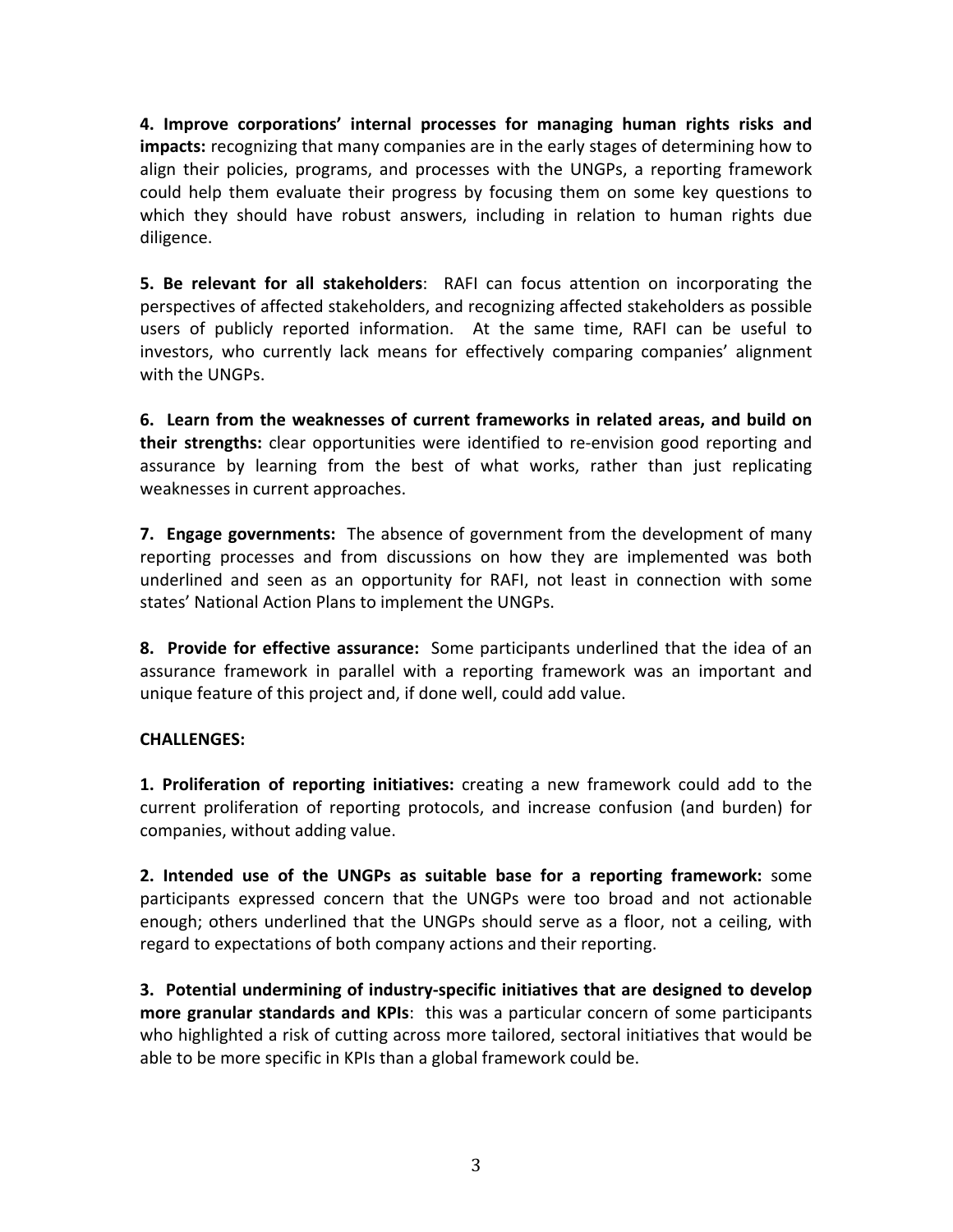**4.** Need to avoid a "one size fits all" or "check box" approach: there will be inherent challenges in developing a broadly-applicable framework that neither ignores variations between sectors and contexts nor produces excessively generalized reporting, divorced from on-the-ground realities. A further challenge is how a single framework can engage both "leaders" and "laggards" in improving the quality and outputs of corporate human rights reporting.

**5. Risk of "cherry-picking":** various participants noted that reports will not be meaningful if they "cherry pick" human rights issues for inclusion.

**6.** Appropriate types of data: some participants cautioned that while creating uniform indicators may result in a very quantified framework, this may not be the most effective means for demonstrating how well a company is embedding the UNGPs into core business activities. Similarly, the drive towards a credible assurance process may skew the framework to focus on more quantitative indicators, but these metrics may not adequately address a company's most salient human rights risks or the effectiveness of its processes.

**7.** Need to ensure effective stakeholder engagement: this challenge related to all levels of the project  $-$  how stakeholder groups are involved in the process to develop the frameworks; how the need for stakeholder engagement by companies is reflected in the reporting framework; and how the need for assurance providers to engage stakeholder is reflected in the assurance framework.

**8. Accountability for assurance:** the need for accountability structures to ensure that assurance providers for human rights reporting are qualified to evaluate performance and processes as expected under the UNGPs.

Each of the following four sections reflects discussions during the substantive sessions of the workshop. The boxes at the start of each section summarize the project team's initial overview of some foundational issues and questions, as well as key feedback previously received from stakeholders. The remainder of each section aims to capture in broad terms the main points made during discussions. Where views diverge, the report does not seek to draw conclusions, but merely to convey the debate.

## *Critical issue #1: The Project Proposition*

# *Overview from RAFI project team on the project proposition:*

*Despite growing requirements and calls for reporting on human rights with reference to* the UNGPs, no holistic framework yet exists to define what good reporting would look *like* with regard to the corporate Responsibility to Respect. RAFI aims to fill this gap. In doing so, RAFI's objective is to protect the clarity and convergence provided by the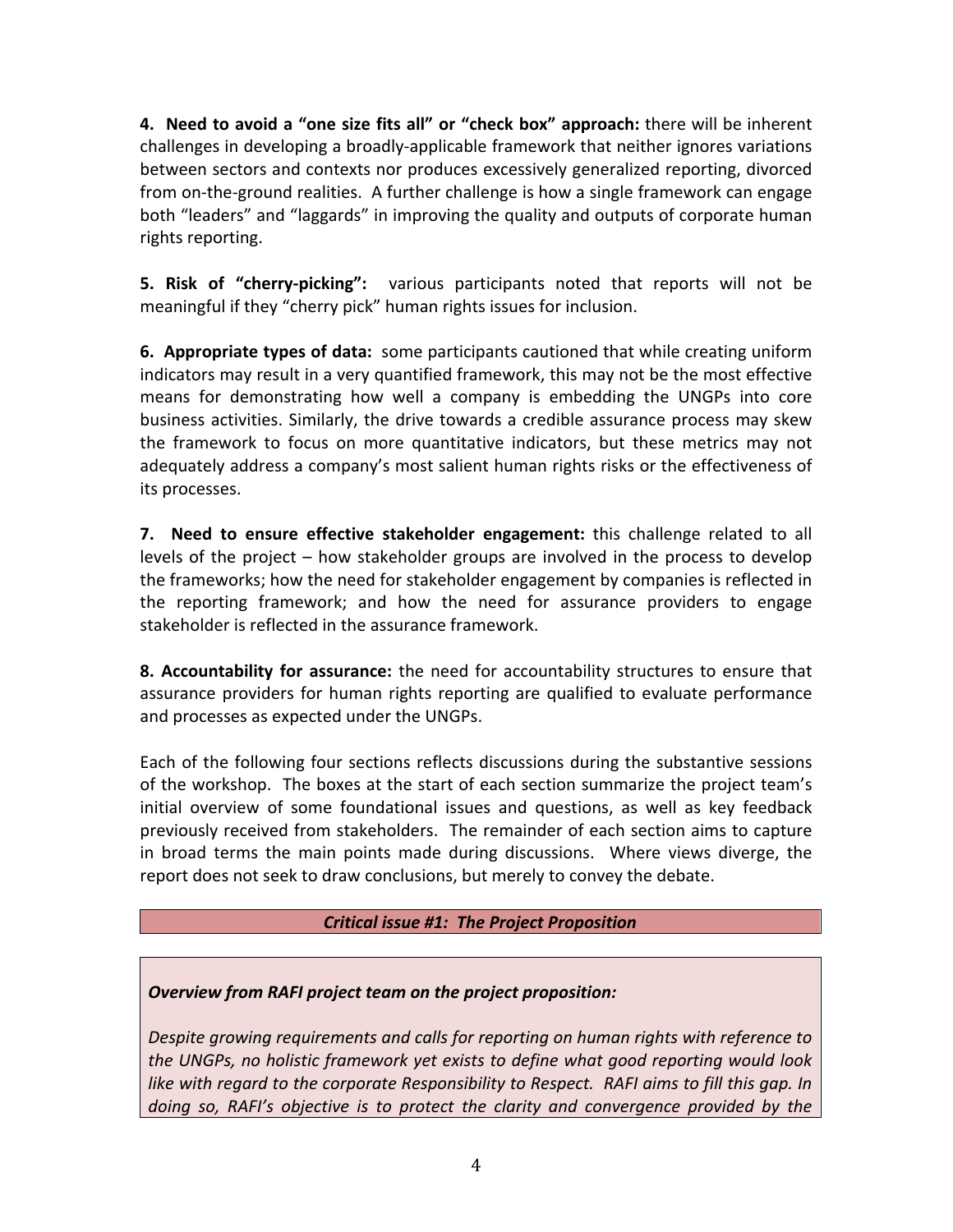UNGPs, while still allowing for an evolving understanding of their application in different sectors/areas. RAFI also aims to ensure that the frameworks developed will have broad buy-in; will be freely available, widely used and referenced; and can *ultimately be owned by independent organizations that can provide for their oversight and evolution over time.* 

The initiative now refers to reporting and assurance **frameworks**, rather than reporting *and assurance standards. This change responds to feedback from stakeholders who*  were concerned about the binding and "tick-box" connotation of the term 'standards'. *The* reporting framework would not necessarily imply a separate human rights report. It is much more likely to be used for reporting on human rights within an annual or sustainability report. The aim is that a human rights reporting framework should be both viable for companies and meaningful for stakeholders.

In the lead up to these expert consultations, the project team received feedback on its discussion paper regarding the need for frameworks to dovetail with other reporting *initiatives, such as the Global Reporting Initiative* ("GRI") and the work of the *International Integrated Reporting Council ("IIRC"). The project team is pleased to have representatives from GRI and the IIRC on RAFI's Eminent Persons Group that oversees the project, and will continue to work with these organizations, and others, to ensure RAFI* dovetails with them to the greatest extent possible

Feedback from stakeholders has also highlighted the *importance* of building on other business and human rights initiatives that are developing indicators and assurance processes, including those developed under the Global Network Initiative and the **OECD's Due Diligence Guidance for Responsible Supply Chains of Minerals from Conflict-**Affected and High-Risk Areas, as well as ongoing work on the Voluntary Principles on *Security* and Human Rights. Additionally, the project team will seek to learn from the *strengths and weaknesses of existing assurance and audit approaches, including in the financial, sustainability, and social auditing fields - including limitations on the transferability* of these approaches to the human rights arena.

RAFI should define the "floor" for what good reporting looks like, in order not to risk **the broad consensus built through the development of the UNGPs.** One participant was concerned that RAFI might undermine the space for sector-specific due diligence standards to be developed by and with leading companies. This risk was echoed by some others, while a number of participants suggested that these focused initiatives could offer more of a "ceiling" for reporting metrics as they evolve over time, and be compatible with an overarching framework of wider applicability. The conversation pointed to both merits and challenges in advancing a single, overarching reporting framework.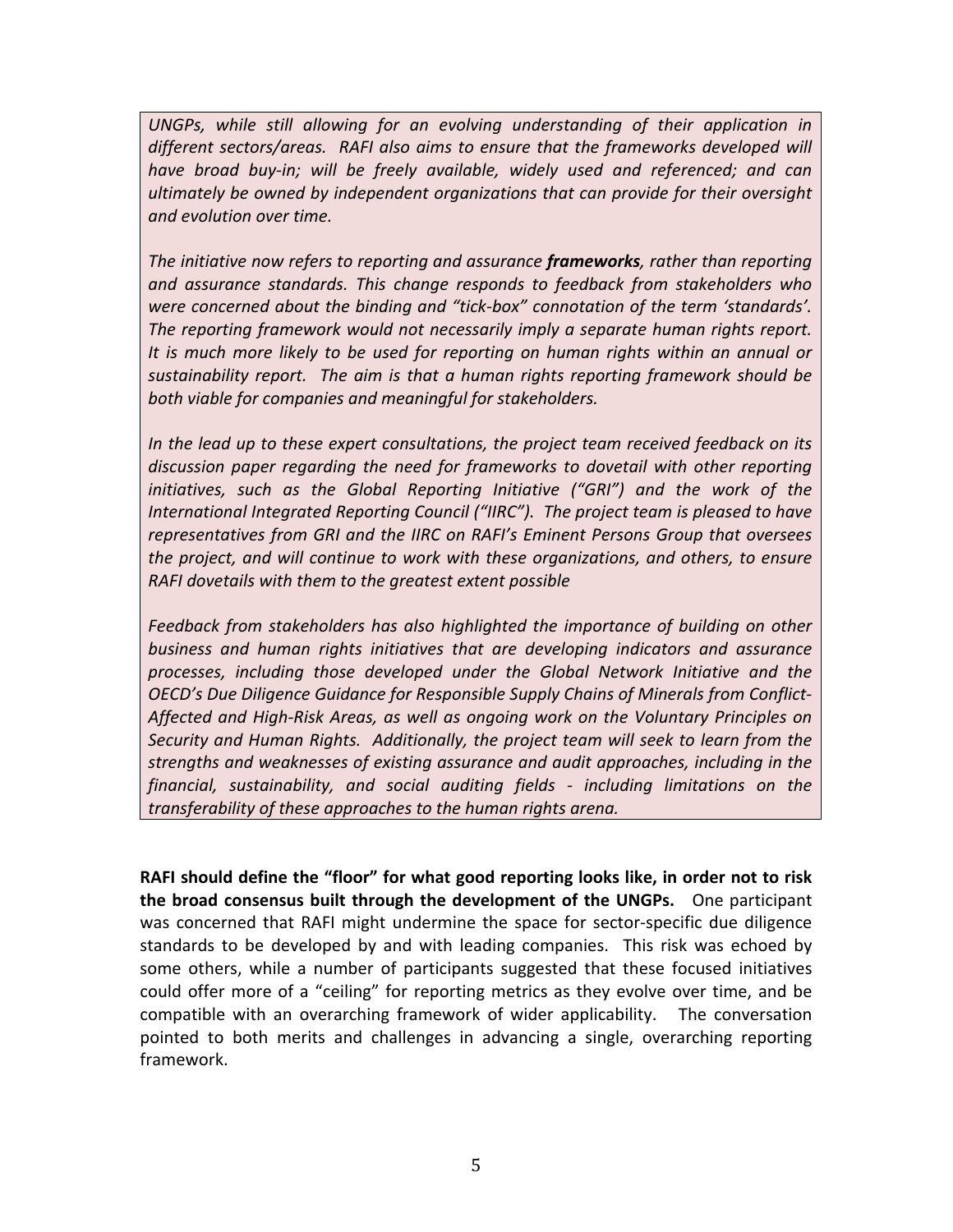A framework could usefully elicit information on how companies embed respect for **human rights in their operations.** Some participants saw clear benefits in a framework that measures how companies are embedding the UNGPs into management systems and suggested RAFI should include metrics for reporting on strategy development and accountability structures for human rights.

It will be important to encompass action at both the corporate and operational levels. One participant underlined the strengths of reporting as a means for stakeholders, including shareholders, to gain a clear picture of a company's priorities and actions regarding its responsibility to respect human rights. At the same time, this raised some key questions about how far commitment at the top of a company permeates down to achieve practical change on the ground where it (or its supply chain) operates. A further question was how workers and communities themselves might be involved in the development of tailored metrics at the operational level.

**RAFI could fill a relevant gap in reporting initiatives.** Investors and reporting experts pointed to evolving legislation and shareholder pressures for improved human rights reporting, not least in the US, such as the creation of the Sustainability Accounting Standards Board (SASB) and new reporting requirements from the Security & Exchange Commission related to Dodd Frank, CEO to median worker pay, and conflict minerals. They recommended that RAFI not focus on a creating "perfect framework," as this could be the enemy of creating much needed near-term improvements in human rights reporting. 

The reporting framework should have broad applicability. At the same time, some business participants noted that many of their competitors are not currently reporting at all, and expressed concern that leading companies may be penalized for disclosing more information than is required. Some urged that any frameworks should also be applicable to small and medium-sized enterprises and to companies from emerging economies. 

**Reporting should not be an end in itself.** Rather, the reporting framework should drive improved understanding of how effectively human rights are being integrated into company's management systems, with room for company disclosure to be tailored to circumstances. One participant proposed that companies should report how human rights are factored into scenario planning, and thereby included in strategic management processes that reflect the often changing nature of business operations and operating contexts. This was seen as a way to ensure salient risks and impacts are integrated into a company in a flexible and relevant manner.

The frameworks should avoid driving disclosure to the lowest common denominator, **and prevent cherry-picking of more favorable or easier issues for reporting.** For example, it was noted that companies operating in the garment sector in Bangladesh should report on building safety; for ICT companies, privacy should be a key issue that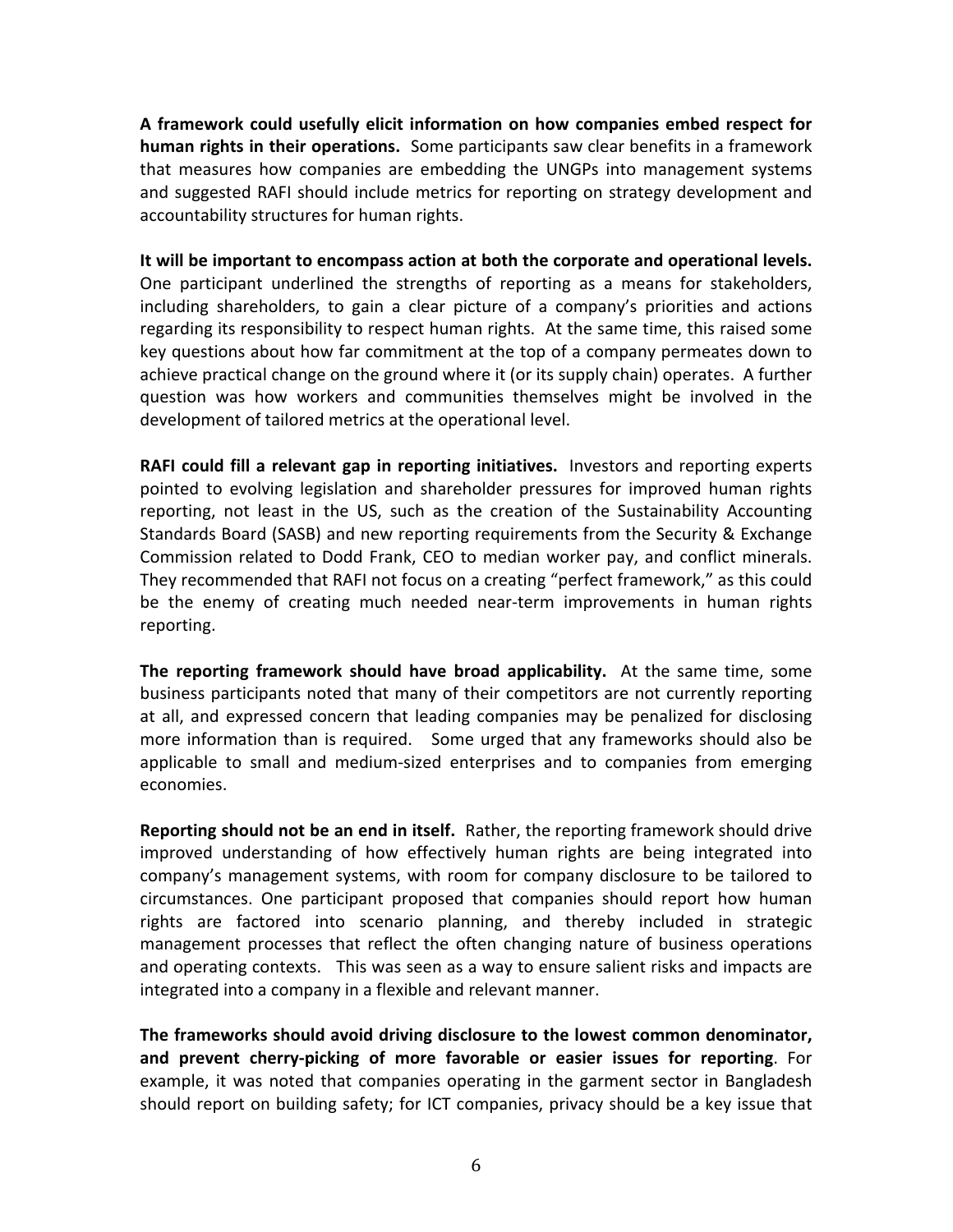companies report with regard to their impacts as well as management systems. Any framework should point companies towards these issues whether explicitly or through the application of relevant criteria.

A recurrent theme in the discussion underscored the proposition that the most meaningful corporate reports may not focus exclusively on specific data points. Rather, asking meaningful questions was seen as a valid and valuable way to illuminate how companies approach human rights within their implementation processes. This will ensure stakeholders can best understand companies' integration intentions, progress, and accomplishments.

### **Critical issue #2: Materiality with a Human Rights Lens**

### **Overview from RAFI project team on materiality with a human rights lens:**

The UN Guiding Principles focus on risks to rights-holders, and the importance of taking into account the perspectives of those who may be directly affected by companies' *actions. This approach must inform any discussion of materiality with regard to human*  rights reporting, albeit the concept of materiality is rooted in an investor-facing analysis. GRI broadens the definition, by noting that materiality includes those areas *that reflect the company's significant economic, environmental and social impacts or* substantively influence the assessments and decisions of stakeholders. At the same *time, there may be other words and concepts ('salience', 'significance', 'importance') that have a place alongside materiality in this discussion.* 

To date, the project team has heard feedback from various stakeholders in relation to *the issue of materiality.* On the one hand, companies are concerned that that they need *to* focus reporting on relevant parts of their business activities if it is not to become *overwhelming.* On the other hand, civil society organizations are concerned that *companies may selectively focus on those parts of their business that it is easiest to* discuss or where they can showcase successes, rather than focusing where the greatest *risks* to human rights exist.

*During a workshop that Shift facilitated as part of the UN Working Group's Latin American and Caribbean regional consultation in Medellin, many stakeholders shared the view that RAFI should ensure companies report on areas of business operations with the greatest risk to human rights, and/or on the most salient risks to affected stakeholders.* 

**The term materiality may not be a helpful one to work with.** It was suggested that in some cases a focus on this term does little to advance conversation about what it is important for companies to report, since it often becomes a barrier to asking relevant questions. Views of what is material will change over time for the "reasonable investor"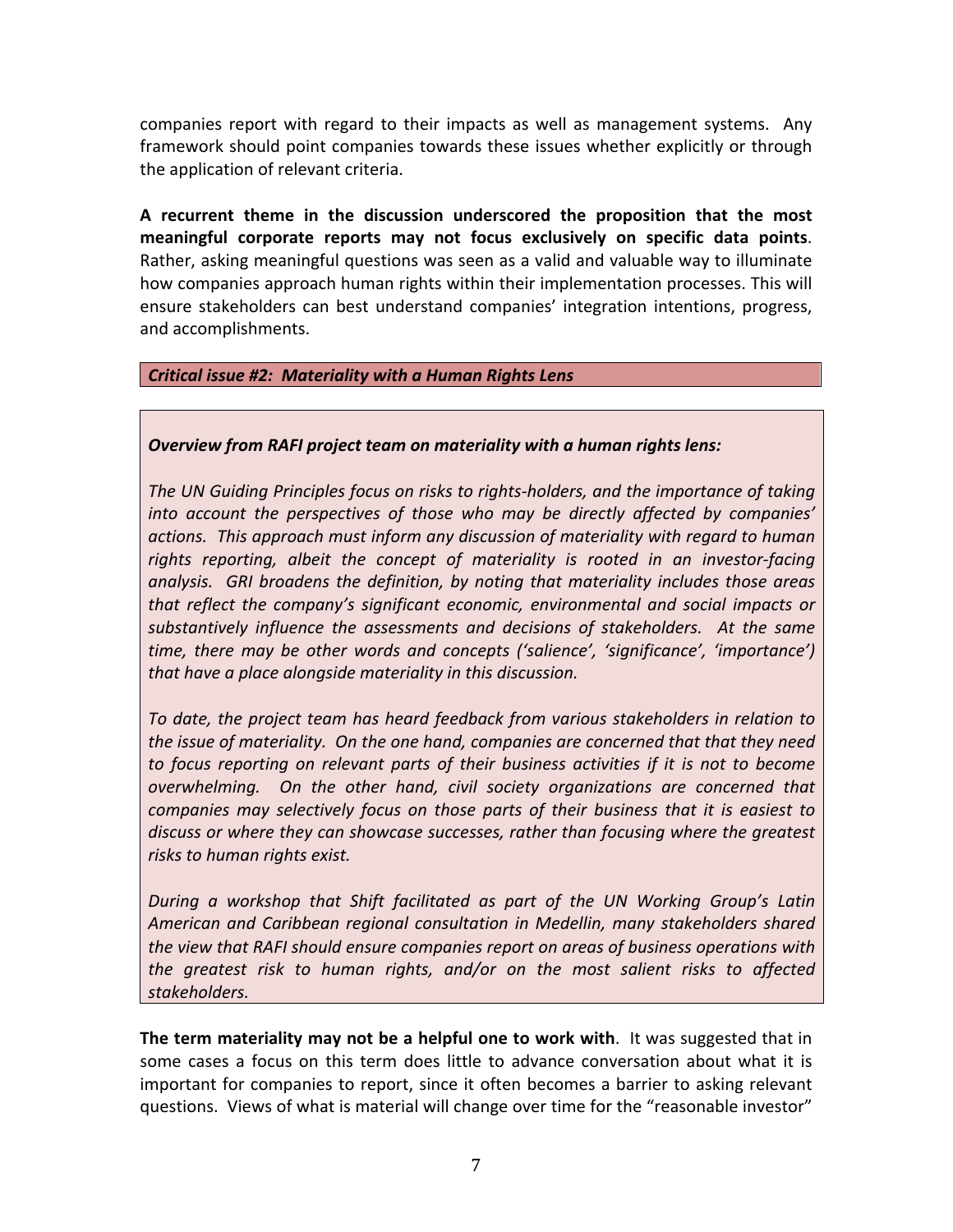and therefore definitions of materiality should not focus only on quantitative evaluation. A couple of participants noted that even where issues don't or won't affect stock prices (including cases as catastrophic as Massey Energy and Rana Plaza), human rights information may shape shareholder voting decisions.

It may be more useful to focus the framework on what it is most **important/significant/salient for a company to report.** This proposition drew broad support. One participant suggested that if the reporting framework did this well, it could help readers understand and test the integrity of a company's response to their responsibility to respect human rights.

Human rights reporting should not take a purely investor-facing view of materiality, **but should be informed by the perspective of potentially affected stakeholders, in line** with the UNGPs. This was a widely held view among participants. Many saw a need for reporting to include a company's processes for reviewing risks to affected stakeholders. One suggested the reporting framework should address the question 'what does the reader need to know to understand the adequacy of these processes?' This could encompass processes and outcomes, quantitative and narrative information. Another participant suggested that if "important" issues were defined by stakeholders, then they would quickly encompass everything, and urged that there be a clear distinction between what goes into formal reports and broader aspects of company communication or stakeholder engagement.

A framework could set parameters or criteria for a company to identify what is most **important or salient for it to report.** Many participants saw this as an important objective and explored the question of how to accomplish it within a framework. Some noted that companies may have blind spots on some of their greatest risks to human rights. One company participant suggested that the question of what is most important requires "uncomfortable discussions" within a company: not just "what can I report?" or "what should I report?" but "what would stakeholders expect me to report?" Those leading on human rights reporting within companies need space to have these conversations internally as well as externally. Another company participant noted that while indicators are often focused at the level of company commitments, smart questions could help companies focus more on actual performance.

A reporting framework might focus attention on the highest risks to human rights. It was suggested that a company should first report on how it identifies the leading human rights risks and impacts for its operations. This could then be the basis for reporting on how a company uses its leverage to address those issues. Various participants suggested that information of this kind – even if fairly general – could then be picked up by stakeholders at the operational level and used to drive grassroots discussions with company representatives, as well as driving internal conversations about company strategy.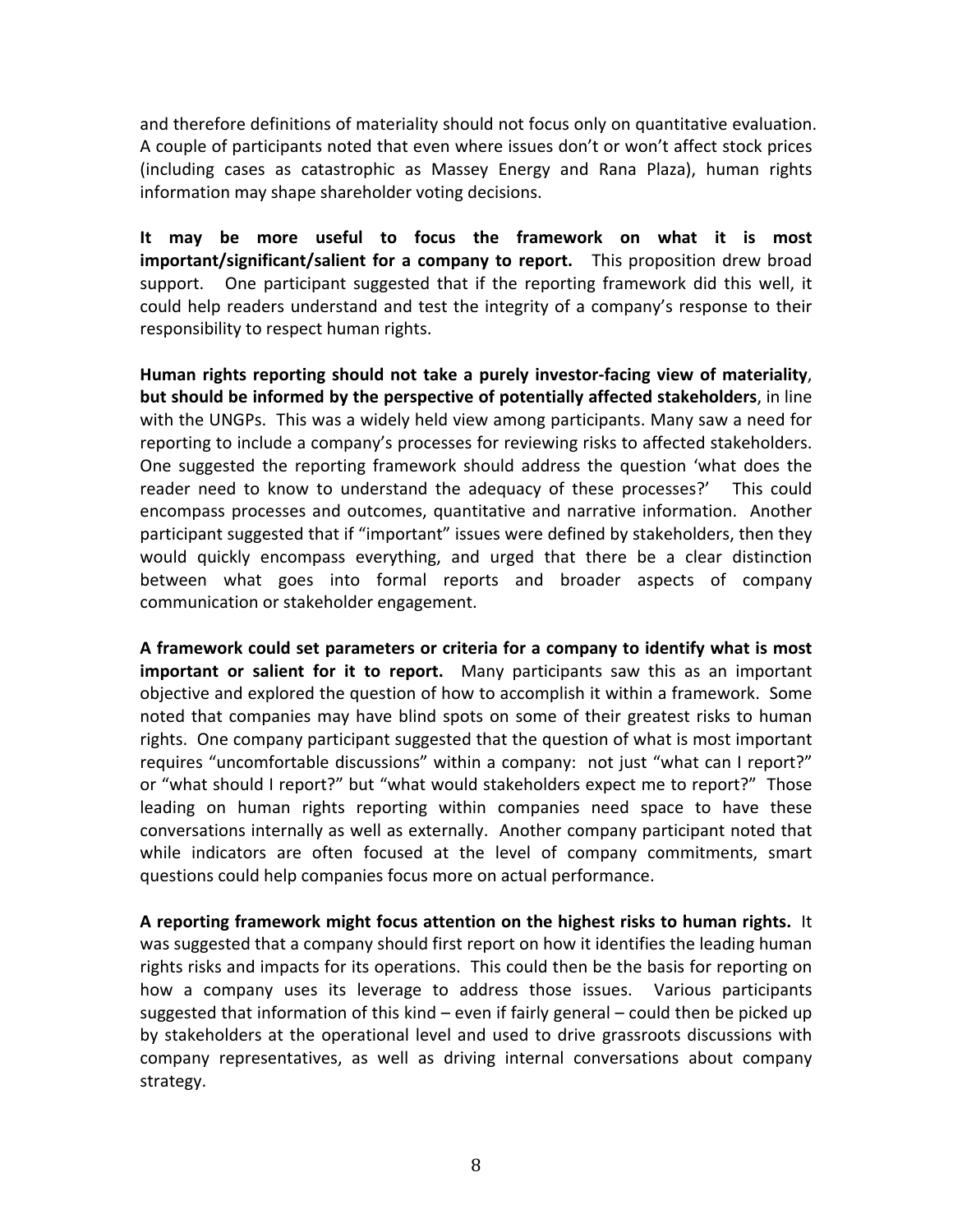**A framework should go to the heart of how a company operates.** Participants emphasized the need for reporting to demonstrate how a company gives voice to workers and affected stakeholders. Some saw an opportunity in a human rights reporting framework to focus on this aspect. One participant underlined the need for a framework to enable companies to report with 'humility' on what they were doing to address real challenges, rather than as a PR exercise for their successes. This drew broad support from participants as a key pbjective.

**Reporting criteria should include issues of lobbying.** Participants generally agreed that companies' advocacy or lobbying activities should be part of disclosure where they have implications for the respect or protection of human rights. This was seen as important for knowing whether the company's use of its leverage is aligned with its responsibility to respect human rights.

**A** meaningful reporting process results in more than simply producing a report. A number of participants echoed the idea that reporting against a framework that asks companies to disclose *how* they align with the UNGPs should contribute to improvements in their internal policies, programs, and procedures. A strong reporting process can provide a company with multiple opportunities to improve their "feedback loops" through conversations within the company and with stakeholders outside. One participant emphasized that robust reports could then drive better conversations with stakeholders in specific contexts, which in turn could inform future reporting, creating a virtuous circle of improvement.

## *Critical issue #3: Balancing attention to forward-looking process with actual impacts*

*Overview from RAFI project team on balancing attention to forward-looking process with actual impacts:*

The objective of the UN Guiding Principles is to drive positive human rights outcomes: *that is, reduced impacts on individuals' human rights.* To meet this objective, the *second pillar of the Guiding Principles focuses on processes for assessing and*  addressing human rights risks, including processes for remediating actual impacts. A *reporting framework that is based on the UN Guiding Principles would logically put weight* on the effectiveness of such processes. At the same time, information on how *actual impacts are handled can be a key indicator of effectiveness. Moreover, while companies may be constrained from disclosing some impacts, assurance processes can still review these as part of assessing the effectiveness of a company's processes.* 

*In* feedback to the project team, many civil society actors have shared concerns that a *focus* on process may be used to avoid disclosure of actual impacts, which they believe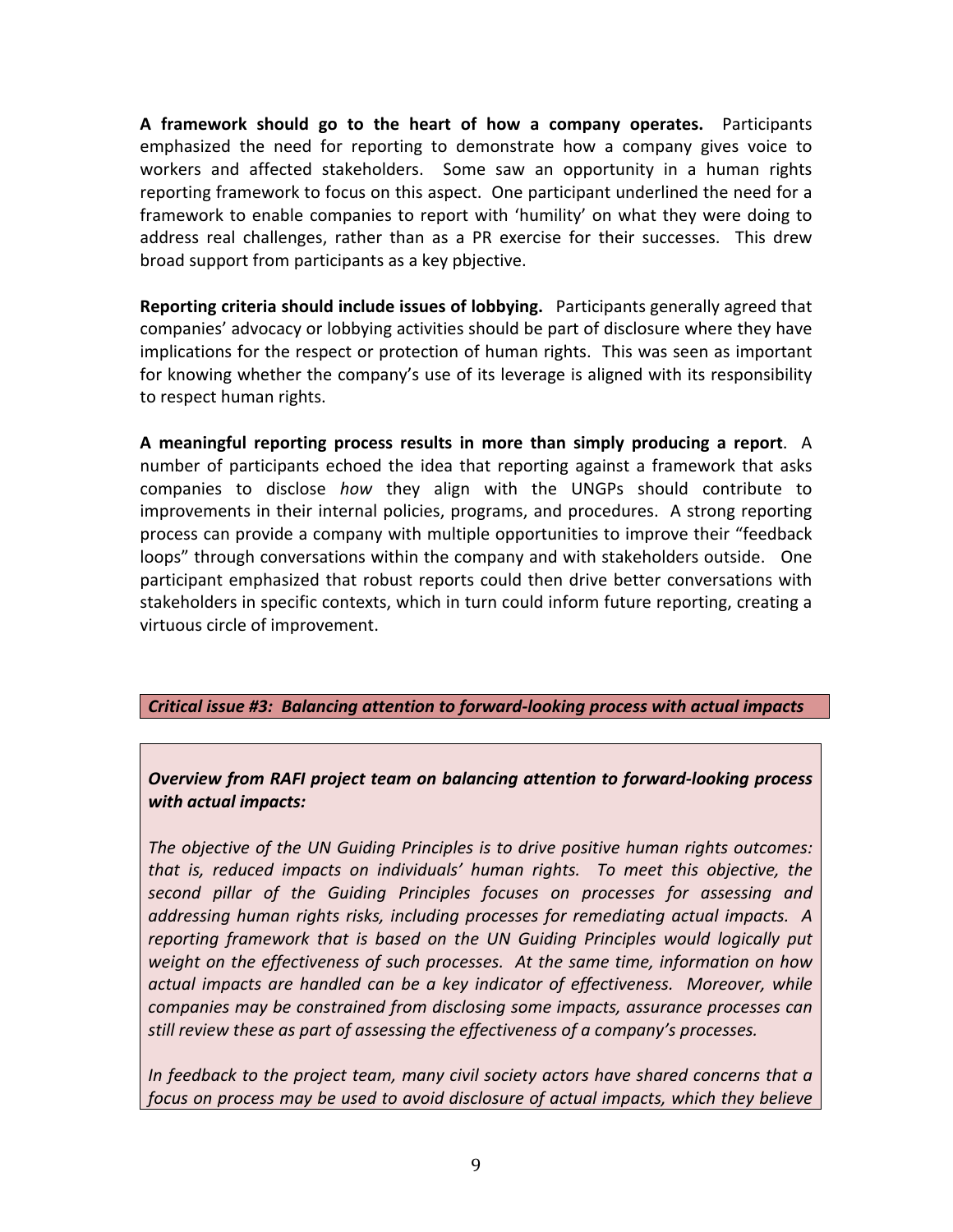*should be a significant component of reporting. Companies have shared concerns that they have real limitations for reporting on impacts, including legal liability implications.* Some investors have indicated that a forward-looking focus on risk may be more *meaningful* than a dominant focus on previous performance, which is not always the best indicator of future performance.

**There is strong value in reporting on processes to identify and address human rights** risks. Participants from all stakeholder groups agreed on the value of reporting on processes, provided this was accompanied by other types of information that could help show how meaningful and effective they are in practice. It was reiterated by a number of participants that reporting on processes requires that such processes be scrutinized internally, which itself can help drive improvements - for instance, more awareness in procurement decision-making of human rights considerations.

**Actual impacts should be a feature of human rights reporting.** Most participants saw reporting on actual impacts as an important corollary to reporting on processes. At the same time, there was general recognition that companies may have some genuine constraints in this regard. However, precedents, for example from the Global Network Initiative, suggested that certain cases could be shared, and independent external input could help ensure meaningful cases are selected for reporting. External assurance/assessment of cases could provide further comfort to the public reader. Another suggestion was that reporting could reflect scenario planning  $-$  showing how the company has prepared for certain eventualities.

**Actual impacts need to be understood in context.** One participant noted that companies with the best due diligence would likely find more actual and potential impacts than those with no processes or bad processes. So reporting on impacts must be understood in context. Another participant remarked that companies that actively sought out human rights issues were often most effective in addressing them. Others noted the need to understand how impacts relate to processes, and where processes have actually failed. Yet others underlined the challenge of attributing responsibility for actual impacts, suggested that transparency on processes of due diligence was therefore particularly important. One participant noted that "first movers" might be at a disadvantage, and that it would be helpful to mainstream the idea that certain issues (impacts) should be reported.

**Unintended consequences of reporting on impacts should be avoided.** Some participants cautioned that a global framework should consider any possible negative consequences of increased disclosure. For example, suppliers might be penalized by buyers for improved transparency that reflected badly on the buyer. It was also noted that there could be inherent challenges when considering how to communicate risk and impact with regard to rights-holders, in order to protect their safety. However, many participants echoed the view that reporting on a company's processes for engaging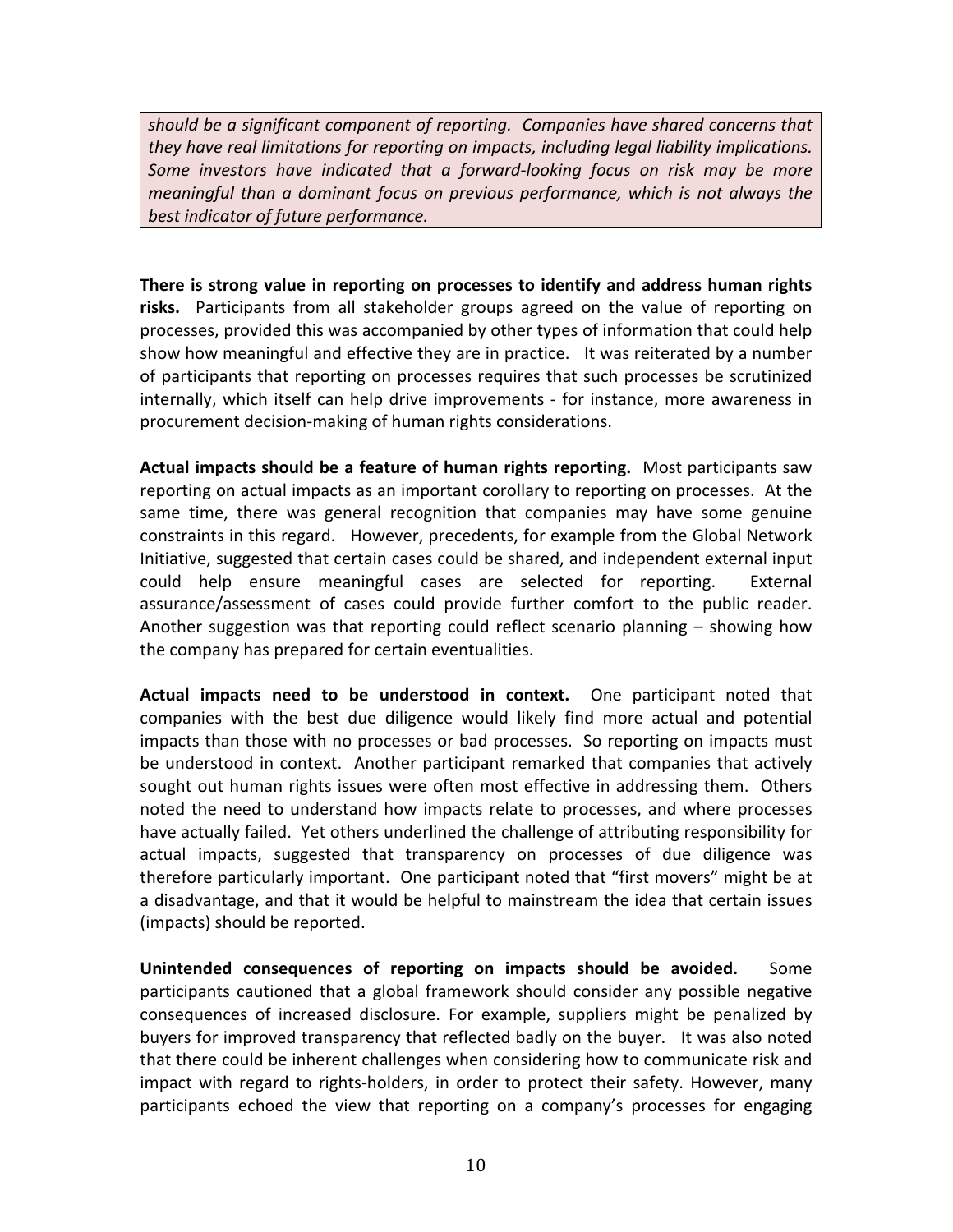stakeholders, including in remediation of impacts, should have a strong place in any framework. 

**It may be helpful to include generic examples in a reporting framework.** Some felt that including examples in a reporting framework could help give companies a sense of the kind of information readers would be looking for, including ways to share information without revealing commercially compromising details. One participant suggested that examples could help push internal conversations beyond possibly defensive reactions such as "we can't disclose that". Another participant saw examples as a key way of testing the integrity and quality of management processes.

**Smart questions might help companies report on an appropriate mix of processes and impacts.** The example of Oxfam's "Behind the Brands" initiative was discussed. Their benchmark asks four key questions: a) Was the company aware of the particular human rights issue? b) Did they know their own supply chain and how the issue relates to them? c) What had they committed to tackle, now or in the future? d) What supply chain management processes did they have in place to make that happen, beyond a Code of Conduct? The focus had been more on knowing whether stakeholder dialogues were occurring where they should, than on what exactly was discussed; and more on knowing that impact assessments were being done with certain key characteristics, than on insisting the results be posted publicly. Other questions that participants highlighted as potentially valuable included: "How is the company considering root causes of systemic issues?" and, "What has the company learned in the last 12 months about its human rights risks or impacts that would prompt it to evaluate or act differently?" 

**A** forward-looking process might include opportunity as well as risk. A couple of participants suggested that a risk-oriented lens might remove issues from reporting that could be included if framed in positive terms around opportunity. A focus on risks tended to exclude issues based on "materiality" criteria, or may lead to a "check the box" mentality, rather than creative solution-seeking.

The role of government should not be lost. It was emphasized that the role of government should not be lost from sight in this discussion, including the need for governments to provide clearer advice on these issues. A number of participants noted that greater awareness of the growth in government regulation in this area might help sharpen the "business case" for paying attention to human rights reporting.

*Critical issue #4: Internal Audit/ Assurance*

*Overview from RAFI project team on internal audit/ assurance:*

An assurance framework, to complement the reporting framework, would be designed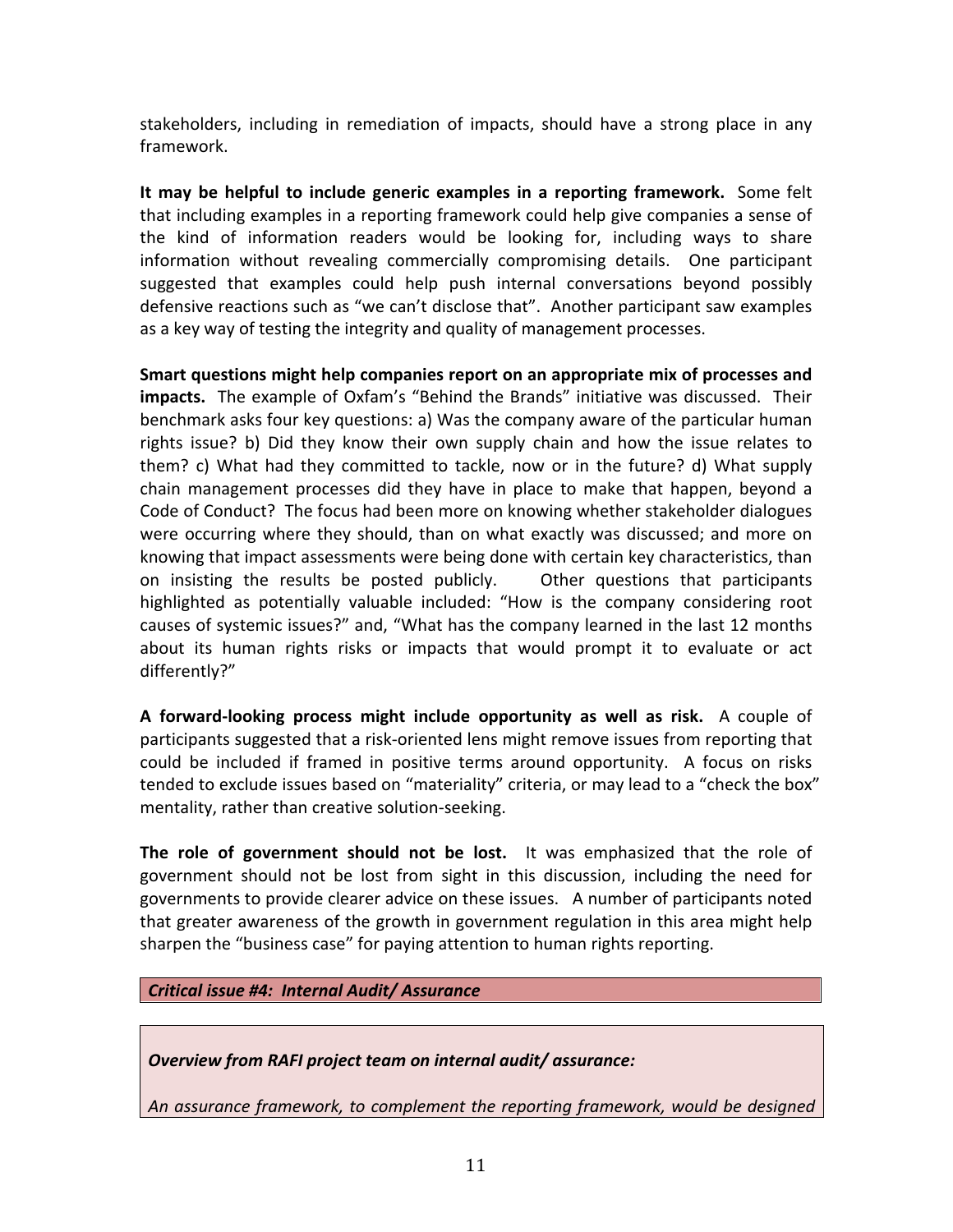to assure the content of the human rights report: is the information provided a fair representation of reality? This resonates with the UN Guiding Principles, which are *interested not just in the fact of a process, but also in its effectiveness.* 

Feedback to the project team from stakeholders has emphasized the differences between financial audits and appropriate approaches to assuring human rights reports. *Clearly* a focus on quantitative data is inappropriate. Yet the financial arena also offers *precedents for looking at internal controls for risk management. Many stakeholders have highlighted the failings of the traditional social audit paradigm in that it often provides a superficial, "tick box" approach that can easily be manipulated, and typically does not scrutinize management systems. Still other stakeholders have pointed out the* need to learn from weaknesses in current sustainability assurance practices, which are *seen to be of varying quality. These practices often focus on evaluating the accuracy of reported data, rather than factors such as the sufficiency of information or adequacy of* any systems described. Finally, the project team has heard from many stakeholders *about* the need for any framework to set out clearly the necessary competences for *assurance providers with regard to human rights, particular operating contexts and*  stakeholder consultation processes. This may suggest in some contexts a need to work *collaboratively* with other individuals or organizations who hold particular expertise.

**Existing assurance paradigms have weaknesses as precedents for assurance of human rights reports.** Many participants highlighted the weaknesses of traditional social compliance auditing, and its poor results in improving performance. At the same time, it was noted that more robust processes were emerging that include the voices of affected stakeholders to test findings.

Differences between assurance processes conducted by accounting firms and by **sustainability/risk management providers need consideration.** Two main approaches for assurance in the sustainability arena were highlighted: a) assurance by large accounting firms, which was seen to be based in standardised testing and quantitative approaches, leading to a short, dry, factual statement about the validity of data; b) assurance by mid-sized or smaller firms focused on sustainability and/or enterprise risk management, which was seen to be more principles-based, leading to a longer analysis in the opinion that reflects the auditor's own impressions. It was seen as important to understand fully the strengths and weakness of the different approaches and be clear who would be able to provide 'assurance' of the kind needed for human rights. One participant suggested that it could be interesting to ask auditors to express a view on whether the content of human rights reporting is focused on the issues of greatest relevance and significance in human rights terms.

**Providing credible assurance is challenging.** A few participants, including practitioners, highlighted the challenges of assurance in this field: it required extensive understanding of local context and engagement with local stakeholders, with insights building over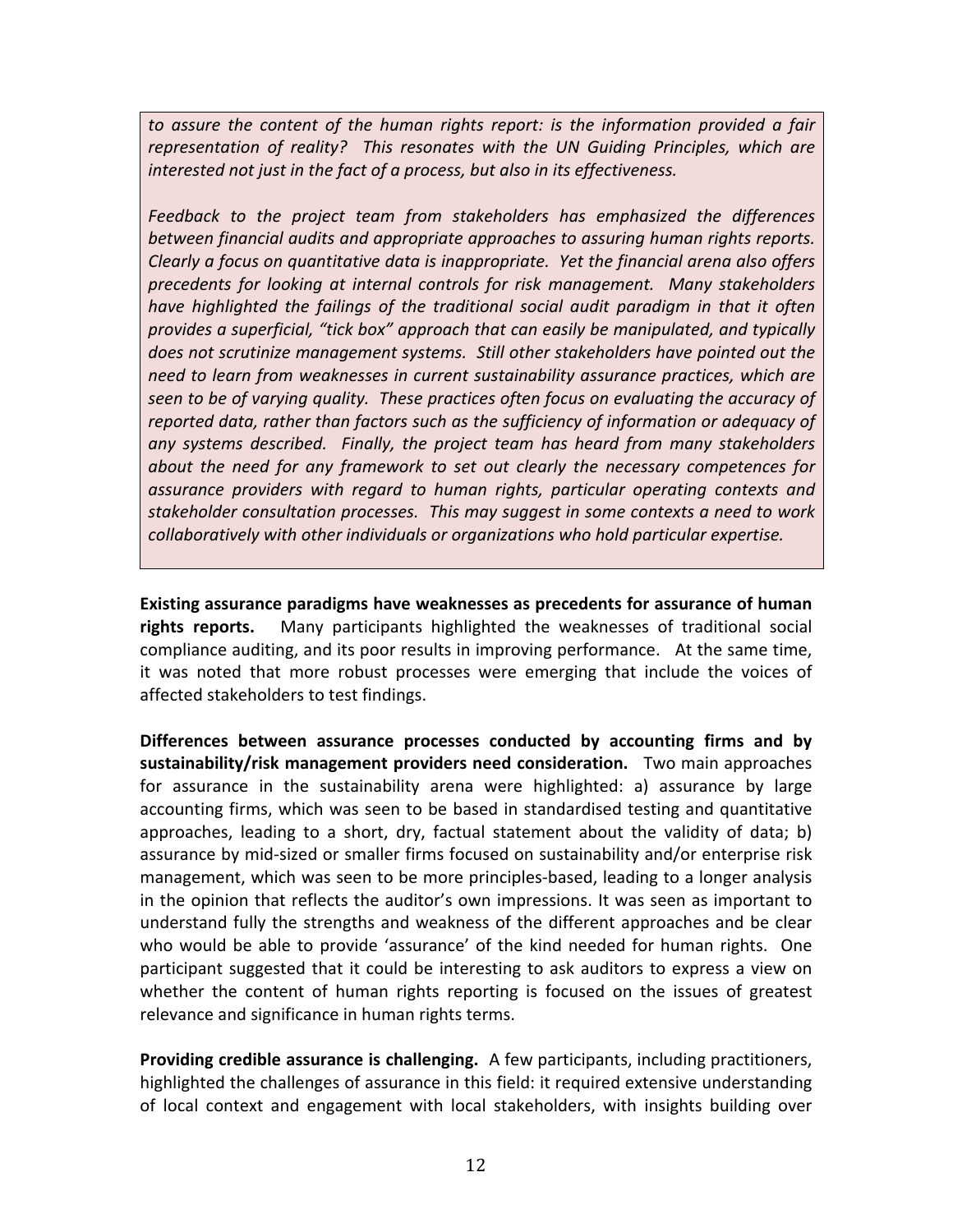time and repeat visits. It may be that what can be assured in year one would be quite basic and increase over time, as the auditor gains familiarity.

Assurance of human rights reports must incorporate the perspective of affected stakeholders. There was widespread support for the view that assurance, like reporting, should reflect the perspective of affected stakeholders. Three dimensions were identified: a) the extent to which stakeholder input informed the content of the report; b) the extent to which the report provides evidence of effective stakeholder engagement; and c) the extent to which assurance providers "triangulate" the information they receive from the company with inputs from affected stakeholders and their representatives.

Assuring progress on a "journey" of implementation carries some merits and some **pitfalls.** A couple of participants felt that assurance should indicate progress in the "journey" of implementing measures to meet the responsibility to respect human rights, given the complexities involved for both the company and assurance provider. Some others noted skepticism and feared that the idea of a "journey" could lead to easy excuses and a difficulty in pinning down clear expectations and actions. One participant suggested that assurance may be a step too far for many companies given different perspectives on what makes it legitimate, and that it may be better left to small, industry-focused initiatives, with a set group of stakeholders within the initiative conducting reviews. Another participant described an assurance process that began with a panel of civil society critics of the company in question who first identified their key concerns; then ranked the issues by relevance to define the top five issues for assurance; and finally received a copy of the assurance report, once complete, so they could provide views on both its content and legitimacy. The key in the process had been that the criteria for the assurance were transparently documented and communicated. 

**The skillsets needed for assurance of human rights reports are specific and only weakly represented in current audit/assurance circles.** There was broad consensus that any assurance framework would have to define clearly the skills and knowledge required to conduct the kind of assurance envisaged. Many providers would require training to meet the requirements. One participant suggested that in jurisdictions with strong standards and enforcement, government might play an advisory role. Others noted that some assurance providers were starting to build real stakeholder engagement into their processes, but many of those doing this work didn't understand business systems and how to translate findings into those terms. Given the need for a breadth of knowledge and skills, it was suggested that this kind of assurance may need to involve several different parties in a "team endeavor."

It may be best for RAFI's assurance framework to be developed after the reporting **framework**. There was widespread agreement that it makes sense to start first on the development of a reporting framework before starting to build the related assurance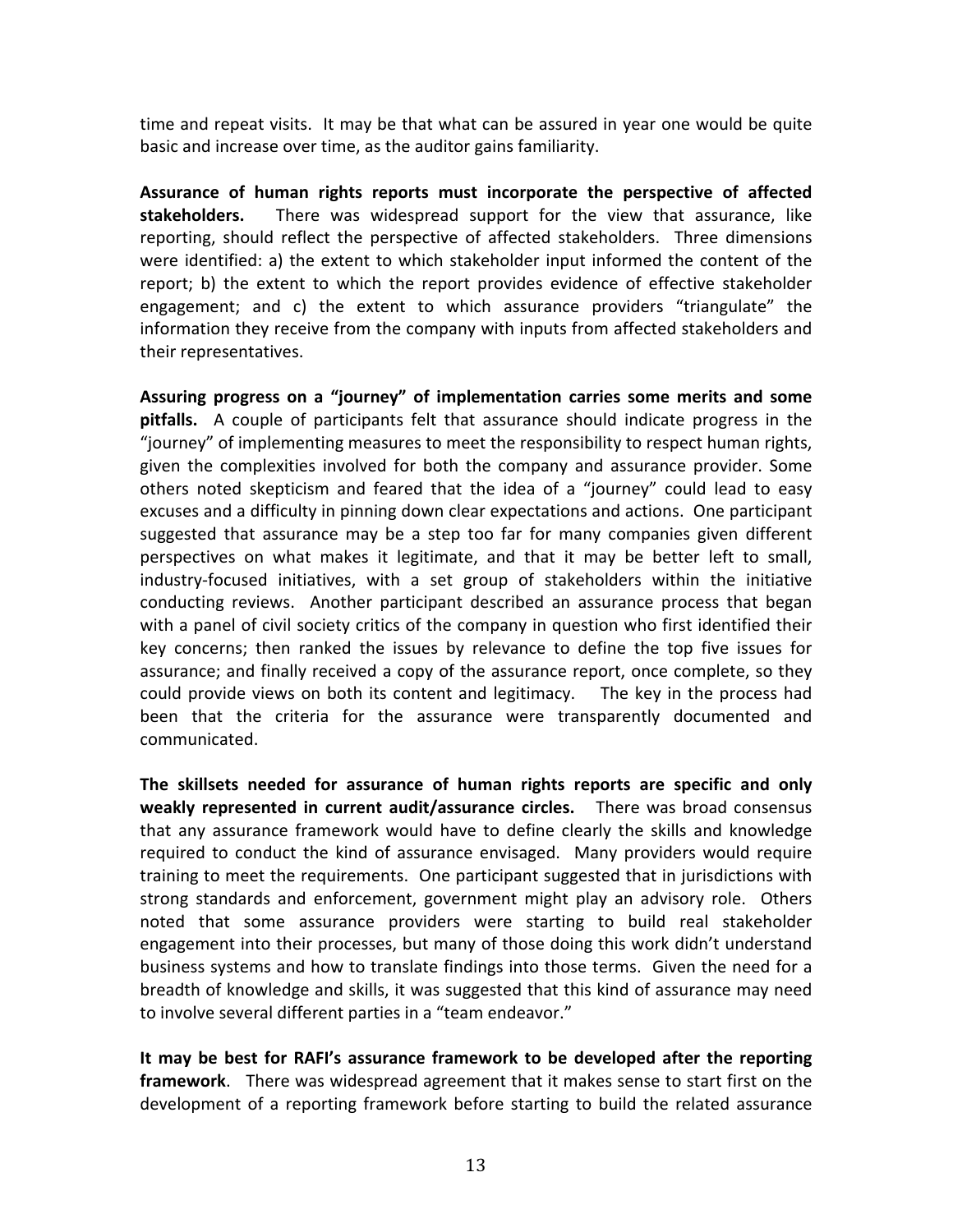framework. Many were concerned that the reporting framework would otherwise tend to be defined by what it is easiest to assure, and not what it is most meaningful to report. One participant suggested dropping the assurance framework altogether, while others suggested that the complementary nature of RAFI's proposed reporting and assurance frameworks differentiates it from other reporting initiatives and adds potential value. There was a view among many participants that RAFI created an opportunity to "re-envision" what assurance in this field should look like, notwithstanding the many pitfalls. There was also recognition that companies were unlikely to take up the idea of assurance until they felt very comfortable with their reporting. 

### Additional issue: Applicability to different size companies and different levels of *company operations*

During the final session, participants returned to the issue of how applicable a reporting framework could or should be to companies of different size or different levels in company operations. 

RAFI should aim to produce guidance that is useful for enterprises of all sizes, and at all levels of operations. There was a widespread view that RAFI should seek to ensure that the reporting and assurance frameworks make sense for smaller companies and for site-level operations, as well as for large multinationals at the headquarters level. It was noted that the US Environmental Protection Agency requires facility-level greenhouse gas reporting by companies, and that investors use this information, as do communities that are entitled to know what pollution is being emitted in their local areas. It was noted that investors would also like companies to consider including country or regional highlights in their disclosure, similar to Anglo-American's communication resulting from the use of its SEAT Toolbox, Nike's reporting on human rights in China, or Intel's facilitylevel environmental reporting.

It may be necessary and appropriate to focus reporting on the basis of geography and/or risk levels. Some business participants felt that reporting on the full breadth of operations would be nearly impossible, given the sheer scale of their global operations and the volume of data that would be required. Other participants pointed out that the UNGPs expect companies to prioritize key risks and that these will vary by region or country. This suggested that a reporting framework based on the UNGPs would not necessarily require companies to report holistic, global performance data, but to focus reporting on the highest risk areas, by geography or by human rights issues. It was underlined that any such approach would need to be based on clear and explained criteria that might be defined in the reporting framework.

Being broadly relevant to companies of different size will require the reporting **framework to be both simple and carefully targeted.** It was noted that the more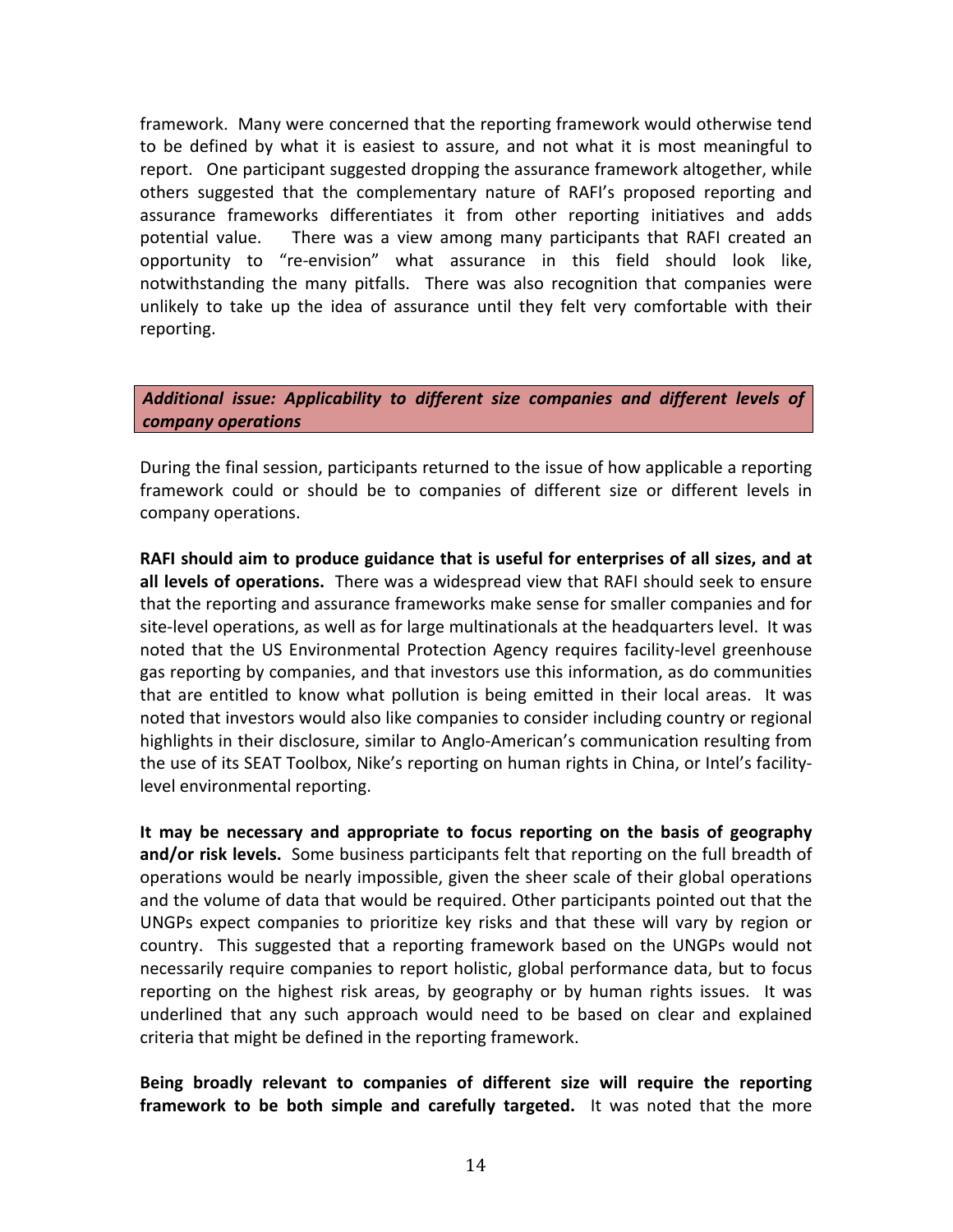complex a framework becomes, the more likely it is to be inappropriate to one or other sector, and the more likely it is to be unsuitable for smaller companies. One participants underlined that RAFI should not be afraid to ask simple questions such as "do you include/ reference to the UNGPs in your strategic management plans or processes?" The answers to simple, targeted questions could be revealing to readers and drive valuable conversations within companies.

#### *Conclusion and Next Steps*

In conclusion, many participants expressed a wish to remain part of discussions and help move the project forward. The value of looking at lessons that can be learned from certain multi-stakeholder initiatives, from the environmental sustainability movement, as well as from some of the creative initiatives of companies themselves was underlined. It was suggested that RAFI spell out how it would fit with the other key reporting initiatives, based on existing conversations and collaborations. There was also a suggestion that some global and mid-sized companies should pilot the frameworks before they are rolled out, as well as indications of potential company interest in contributing to the evolution of the frameworks. The importance of ensuring that both operating contexts and the voice of stakeholders are clearly reflected in what the frameworks ask of companies and assurance providers was again emphasized as being central to the success of RAFI, and offers to help support this were also received.

The RAFI project team is grateful to all who took part in the consultation and contributed their candid, constructive and expert views to the conversation. Following completion of the consultations in London, New York and Jakarta, the project team will reflect on the implications of these inputs for both the conduct and content of the project and will issue some tentative ideas with regard to its next steps in the early weeks of 2014, as a basis for further stakeholder feedback.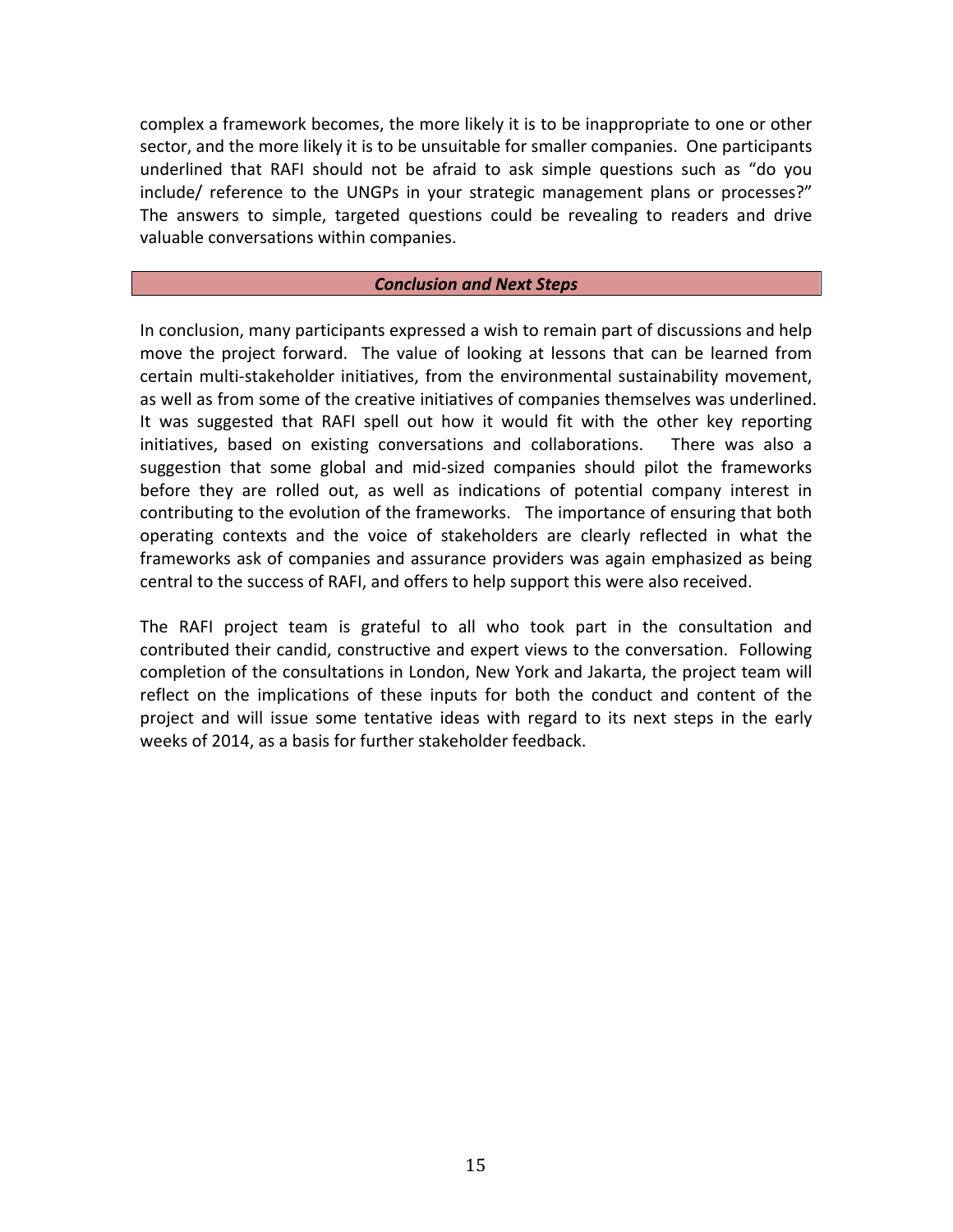### **Annex A: Agenda for Expert Consultation**

### **Consultation on the Human Rights Reporting and Assurance Frameworks Initiative (RAFI)**

Full Day Convening of Expert Stakeholders in London

### **October 23, 2013**

| 9:00 am | <b>Welcome from Shift &amp; Mazars</b>     |
|---------|--------------------------------------------|
|         | Agenda & Objectives                        |
|         | Opening briefing: where the project stands |
|         |                                            |

**9:30 – 10:45 am Participatory introductions & key questions** Session attendees frame key opportunities and challenges for the Reporting & Assurance Frameworks Initiative

#### **10:45 am Coffee break**

Following the coffee break, the remainder of the day will focus on critical issues *identified by the project team in advance. Each session will include:* 

- Framing of key issue
- Facilitated discussion on the issue
- Emerging conclusions or next steps for the project

| $11:00 \text{ am}$ | <b>Critical issue #1: The Project Proposition</b><br>Project process and ownership of the final products<br>Relationships with and to other initiatives<br>Potential for adding value                                         |
|--------------------|-------------------------------------------------------------------------------------------------------------------------------------------------------------------------------------------------------------------------------|
| 12:00 pm           | Critical issue #2: Materiality with a Human Rights Lens<br>Defining materiality in a human rights context<br>Setting boundaries and thresholds for reporting<br>Implications for the development of frameworks and indicators |
| 1:00 <sub>pm</sub> | <b>Break and Lunch</b>                                                                                                                                                                                                        |
| $1:45$ pm          | Critical issue #3: Balancing attention to forward-looking process<br>with actual impacts                                                                                                                                      |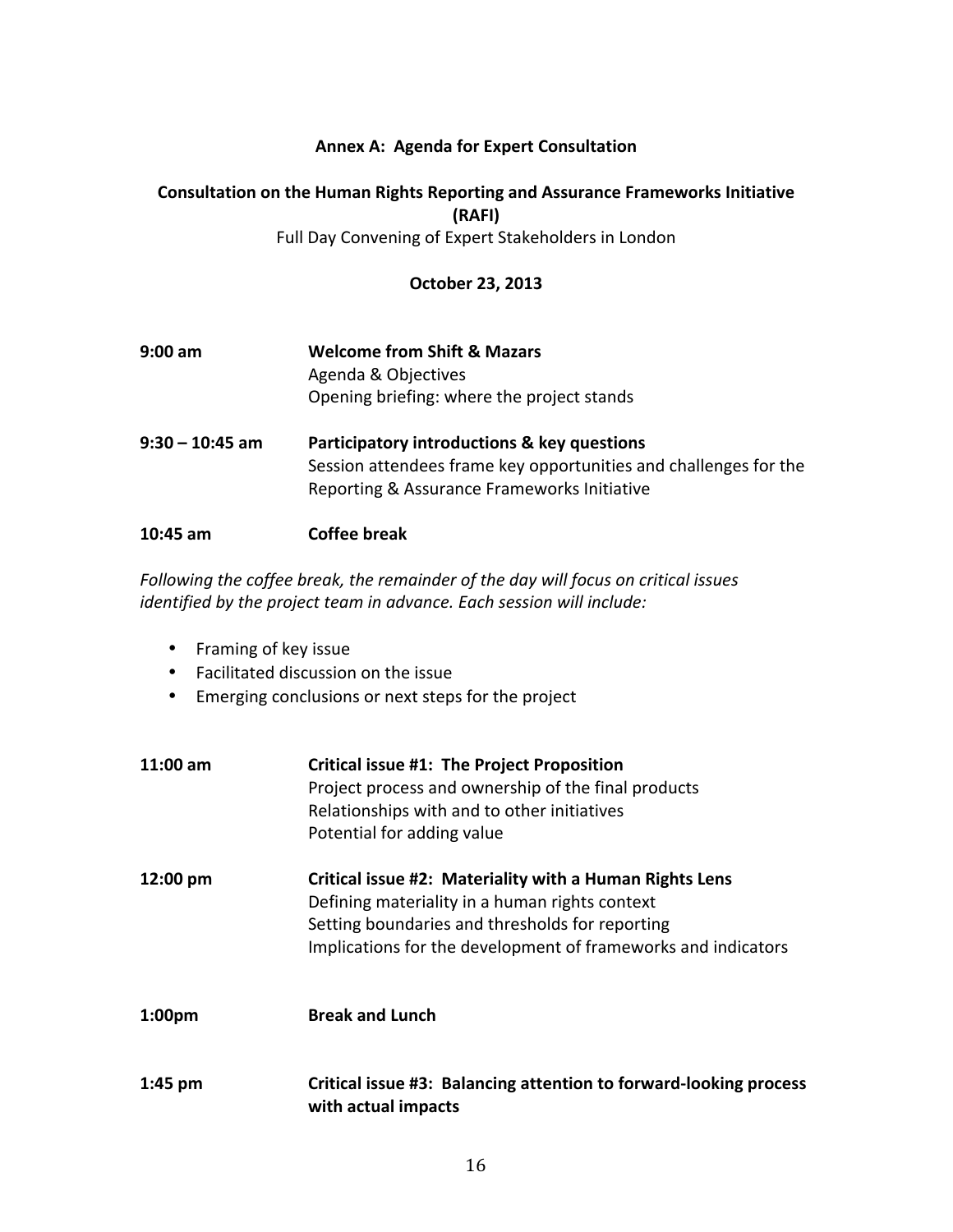|           | Relevance and limitations of risk-based focus<br>Relevance and limitations of reporting actual impacts                                                                                     |
|-----------|--------------------------------------------------------------------------------------------------------------------------------------------------------------------------------------------|
| $2:45$ pm | Critical issue #4: Internal Audit/ Assurance<br>Challenges for tailoring assurance to human rights<br>Lessons from fields of financial audit, sustainability assurance and<br>social audit |
| $3:45$ pm | <b>Break</b>                                                                                                                                                                               |
| $4:00$ pm | <b>Summary of critical issue discussions</b><br>Review of emerging conclusions<br>Review of additional issues identified<br>Feedback/ input on next steps                                  |
| 5:30 pm   | <b>Conclusion</b>                                                                                                                                                                          |